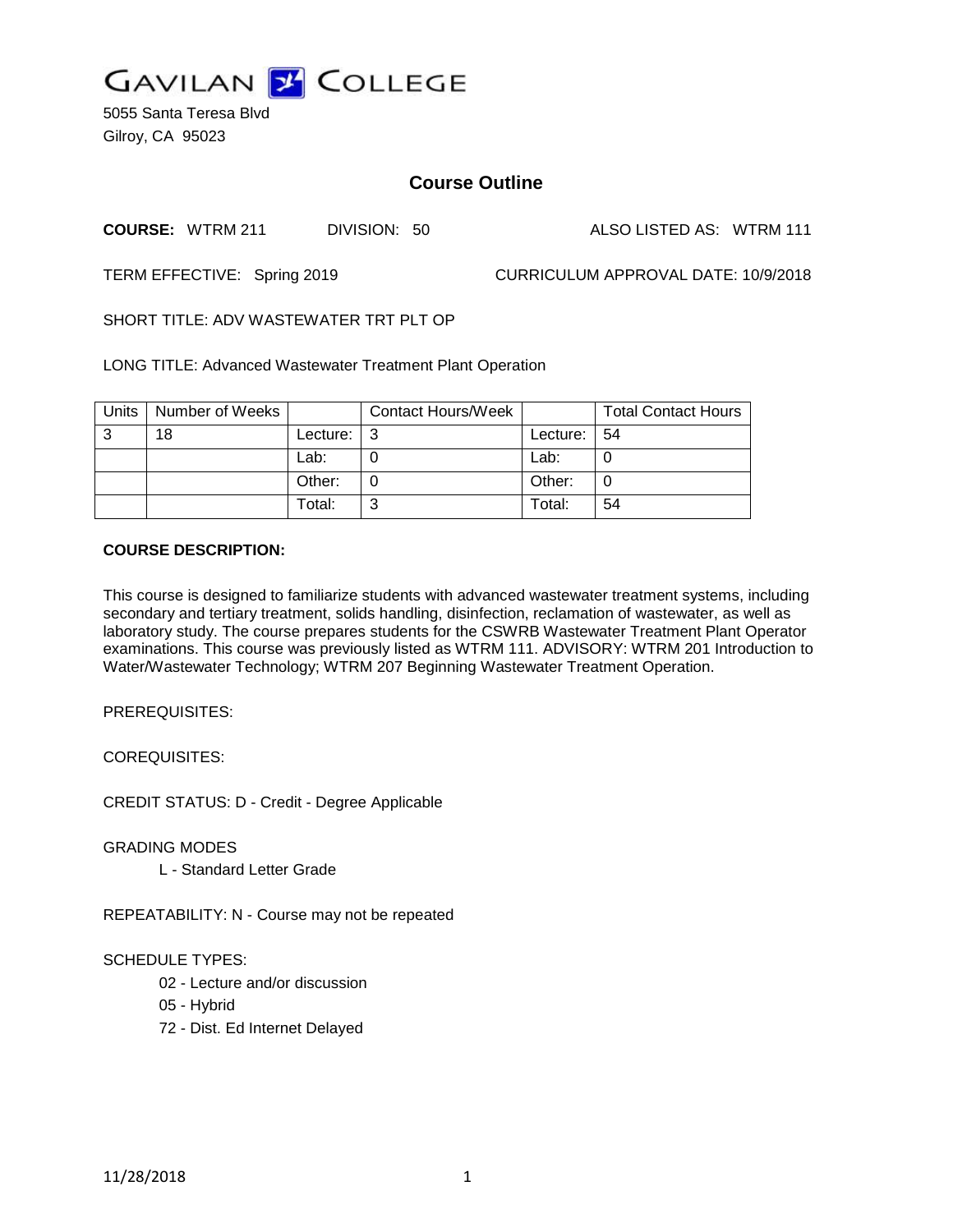### **STUDENT LEARNING OUTCOMES:**

1. Demonstrate competent and efficient plant operations through real-life decision-making examples. Measure of assessment: Homework, Case Studies, Exams, Oral Presentation, Written Paper Year assessed, or planned year of assessment: 2017 Semester: Fall

2. Value the importance and the function of wastewater treatment plant operations in the protection of public health and the environment.

Measure of assessment: Reading Assignments: Case Studies, Quizzes, Exams Year assessed, or planned year of assessment: 2017 Semester: Fall

3. Demonstrate the ability to meet the written test standards for the State of California wastewater treatment plant operator exams.

Measure of assessment: Quizzes, Exams, Worksheets

#### **CONTENT, STUDENT PERFORMANCE OBJECTIVES, OUT-OF-CLASS ASSIGNMENTS**

Curriculum Approval Date: 10/9/2018

3 Hours

Content: Wastewater Mathematics Review

Student Performance Objectives: Utilize basic math principles and formulas as they apply to a wastewater treatment plant, which may include Tank Areas and Volumes, Flow Rates and Velocity, Milligram per Liter to Pounds, Chemical Dosages, Loading Rates, Detention Times and Retention Times, Efficiency and Percent Removal Rates, and Pumping Rates.

6 Hours

Content: Wastewater Advanced Mathematics

Student Performance Objectives: Utilize advanced calculation methods, including sludge and digester calculations, wasting rates,and fixed solid calculations. Interpret and analyze performance calculations for wastewater processes and apply these techniques to real-life situations.

6 Hours

Content: Activated Sludge (Conventional Activated Sludge Plants)

Student Performance Objectives: Explain the principles of the activated sludge process. Describe how to place a new activated sludge process into place. Collect samples, interpret lab results, and make adjustments in the treatment process. Determine aerator loadings and explain the application of different loading guidelines. Describe each of the process stages used to treat wastewater in a sequencing batch reactor (SBR). Review plans and specifications for a sequencing batch reactor.

6 Hours

Content: Sludge Digestion and Solids Handling.

Student Performance Objectives: Explain how a sludge digester works and what factors influence and control the digestion process. Recognize factors that indicate sludge digestion processes are not working properly. Discuss the various methods of solids handling and demonstrate how to maintain and operate these processes. Determine loading on sludge digesters and solids handling facilities. Develop an operating strategy for a sludge digester.

8 Hours

Content: Effluent Disposal. Midterm Exam.

Student Performance Objectives: Explain how to properly dispose of plant effluents in receiving waters. Develop an operation strategy for effluent disposal. Troubleshoot an effluent disposal system. Develop a receiving water monitoring plan. Conduct an effluent monitoring program. Review plans and specifications for an effluent disposal system. Identify the appropriate process control measures in making sound operational decisions.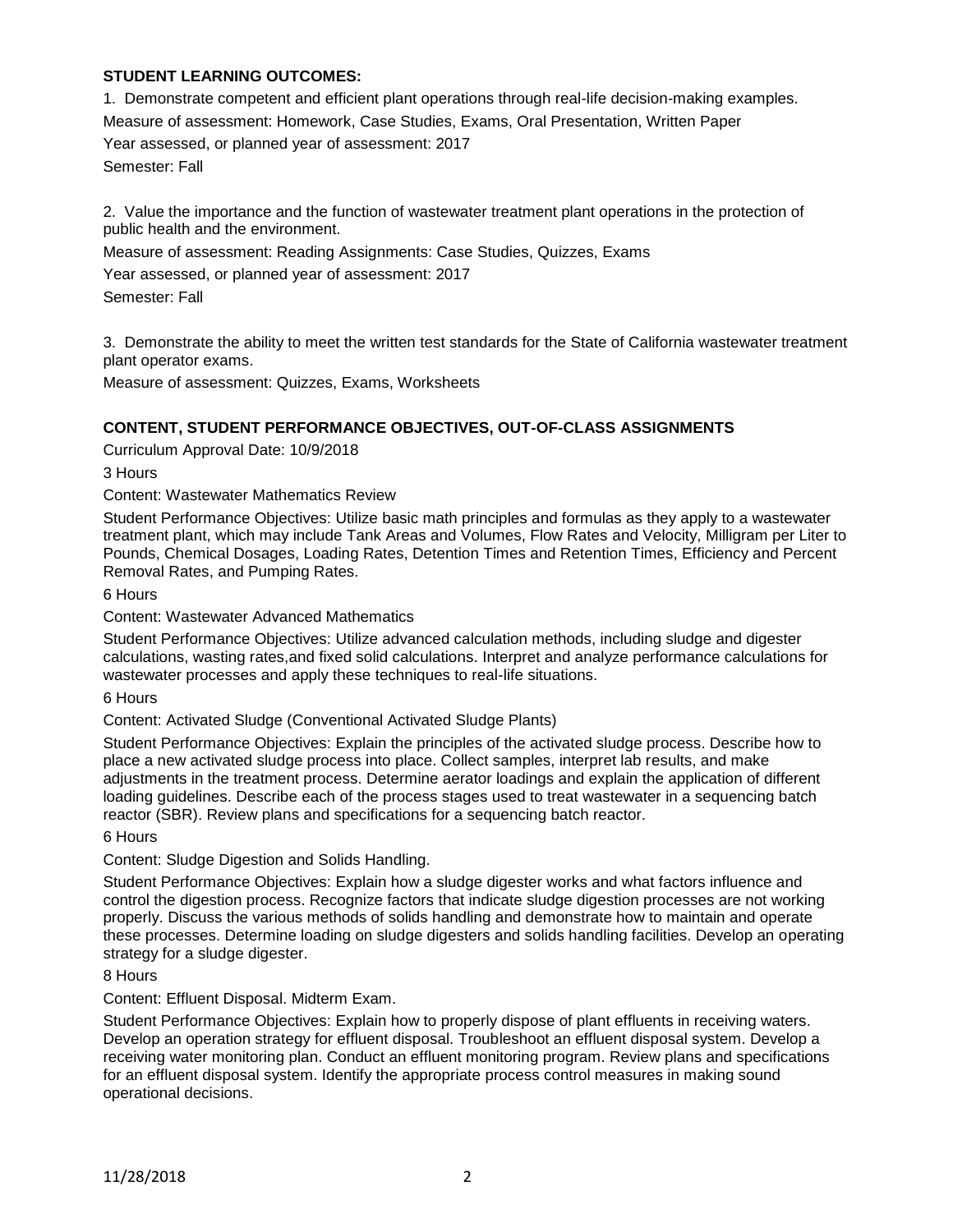# 3 Hours

Content: Plant Safety and Good Housekeeping

Student Performance Objectives: Identify the types of hazards that are in a wastewater treatment plant. Recognize unsafe conditions and explain how to correct them whenever they develop. Organize regular tailgate meetings. Develop the habit of always thinking safety and working safely.

### 3 Hours

Content: Maintenance of Plant Equipment

Student Performance Objectives: Develop a maintenance plan for a wastewater treatment plant; including equipment, building, grounds, channels, and tanks. Schedule maintenance at proper time intervals. Troubleshoot equipment. Start and stop pumps. Unplug pipe pumps and valves. Explain the operation and maintenance of sensors, transmitters, receivers, and controllers. Determine when you need assistance to solve a problem. Examine and describe wastewater processes as well as the fundamental concepts of wastewater theory.

6 Hours

### Content: Laboratory Procedures and Chemistry

Student Performance Objectives: Describe how to work safely in a laboratory environment. Operate laboratory equipment. Collect representative samples of influents and effluents from a treatment process. Prepare samples for analysis. Perform plant control tests. Analyze plant effluents in accordance with NPDES permit requirements. Record laboratory results.

3 Hours

Content: Application of computers for Plant O & M

Student Performance Objectives: Discuss the use of computers in treatment plants. Identify tasks in the treatment plant that could be performed by computers. Provide reasons which justify purchasing and using computers. Recognize cautions that must be exercised by operators using computers. Evaluate both computer hardware and software.

3 Hours

Content: Analysis and Presentation of Data Records and Report Writing

Student Performance Objectives: Identify causes of variation in results. Read manometers, gauges, and charts. Analyze and present data using charts and graphs, tables, and numbers. Calculate arithmetic mean, range, median, mode, geometric mean, moving average, variance, and standard deviation.

3 Hours

Content: Records and Report Writing

Student Performance Objectives: Explain the importance and need for records. Identify the different types of records, evaluate records, and organize a report. Write a report.

2 Hours

### **METHODS OF INSTRUCTION:**

Lectures, Discussions, Video Presentations

### **OUT OF CLASS ASSIGNMENTS:**

### Required Outside Hours: 36

Assignment Description: Read textbook and study for quizzes (Periodic short objective tests of courserelated concepts, such as mathematical theory, procedures or techniques applied to wastewater treatment.) and midterm and final exams (A combination of objective questions on important concepts and mathematical problems.).

Required Outside Hours: 36

Assignment Description: Homework (such as): Take - home math assignments. Oral presentation demonstrating the student's understanding of an article taken from a trade journal that addresses a wastewater related topic that exemplifies current discussions or theories.

#### Required Outside Hours: 36

Assignment Description: Written term paper or research project. Suggested topics: Examine wastewater theory in practice through the case studies and analysis of current articles in the media. OR Apply control techniques to specific and practical wastewater situations.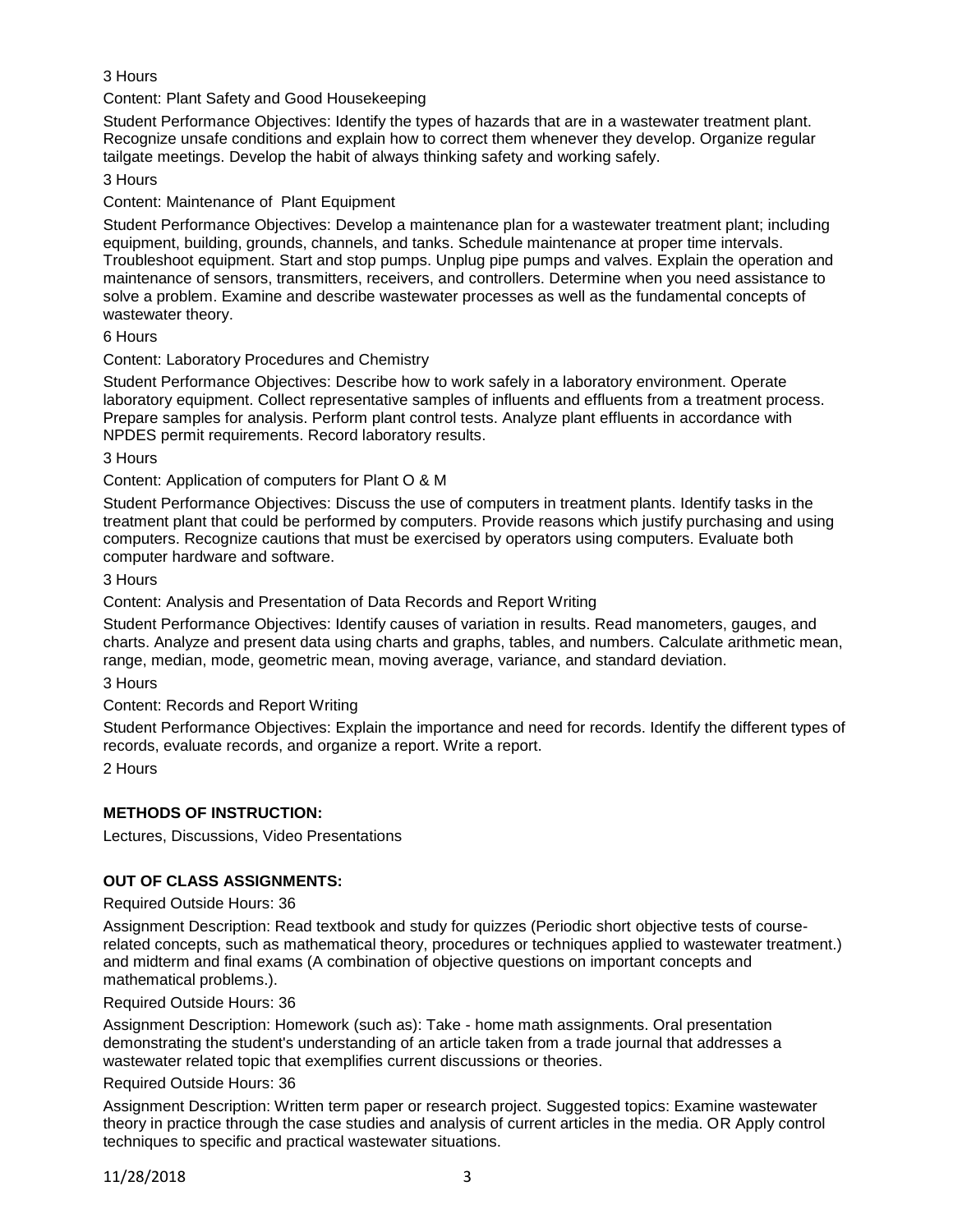# **METHODS OF EVALUATION:**

Writing assignments Percent of total grade: 30.00 % Percent range of total grade: 20% to 40% Term or Other Papers, Other: Project Problem-solving assignments Percent of total grade: 20.00 % Percent range of total grade: 10% to 40% Homework Problems, Quizzes, Exams Objective examinations Percent of total grade: 40.00 % Percent range of total grade: 40% to 60% Multiple Choice, True/False, Other: Math - Show Work Other methods of evaluation Percent of total grade: 10.00 % Percent range of total grade: 0% to 20% Student Participation

## **REPRESENTATIVE TEXTBOOKS:**

Required Representative Textbooks

Kenneth D. Kerri. Operation of Wastewater Treatment Plants Volume II, 7th Edition, or other appropriate college level text.. California State University, Sacramento: University Enterprises, Inc.,2007.

This text is an important industry standard text and is the most current edition available. This exact textbook is currently being used in the Water Program courses at CSU, Sacramento.

ISBN: 978-1-59371-038-5

Reading Level of Text, Grade: 11th Verified by: Dana Young